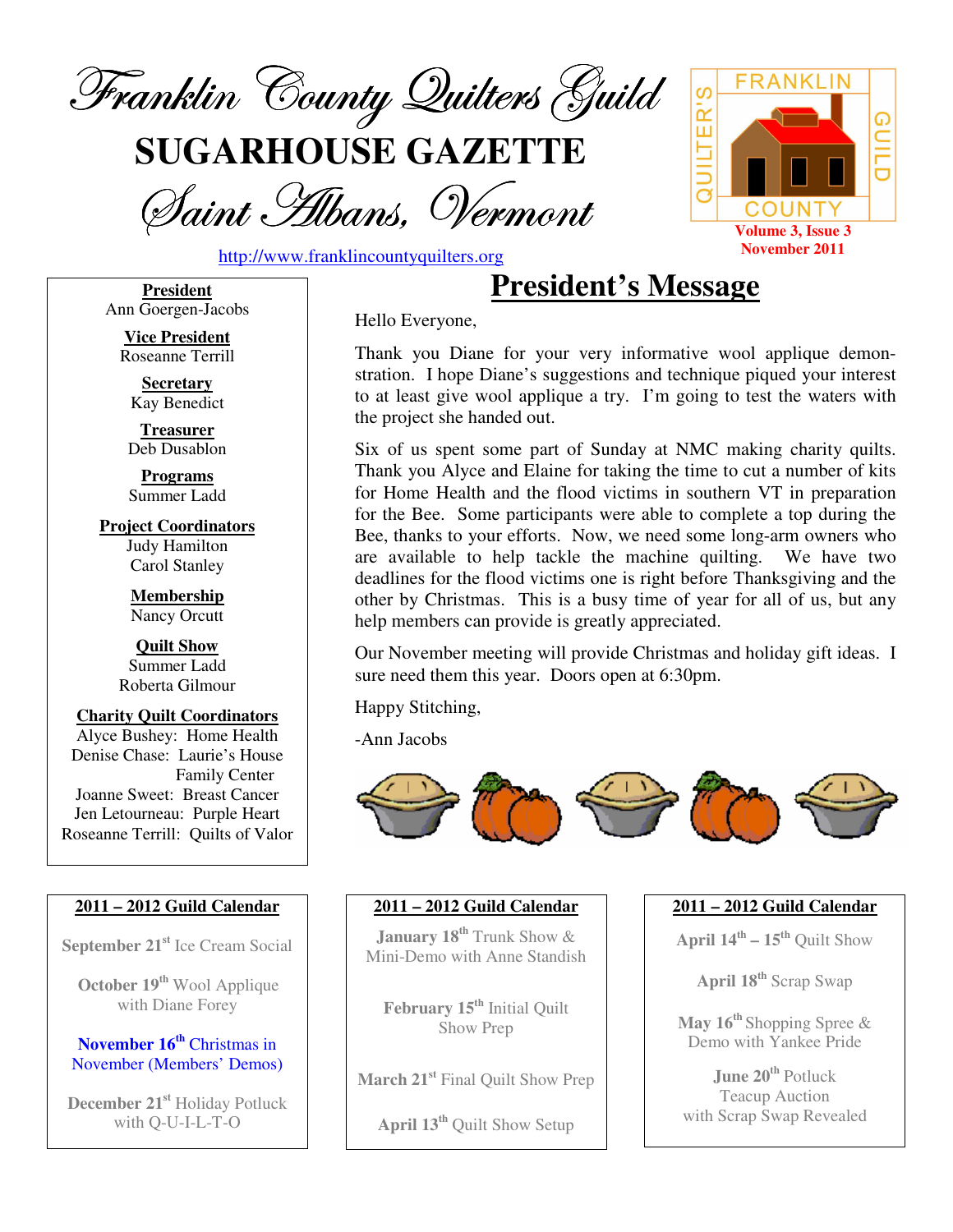#### **FRANKLIN COUNTY QUILTERS GUILD** Minutes of October 19, 2011

Present: Total attended 53. Guests: Michelle Lawler, Debbie Cook.

#### *Proceedings:*

Meeting called to order at 7:00 p.m. by Ann Jacobs, President.

Secretary's Report: Correction to Minutes of September 21, 2011 meeting: Christy Mulyca and Susan Stewart were new members, not guests. Motion to accept by Diane Forey, seconded by Dale McFeeters. Motion carried.

Treasurer's Report: Motion to accept by Joanne Sweet, seconded by Sharon Perry. Motion carried.

#### *Old Business*

- 1.UFO Challenge Nancy Orcutt explained how it works and brought forms to fill out to get started.
- 2.Quilt Show Dale McFeeters and Diane Forey agreed to be in charge of Raffle Tickets.
- 3.Volunteers and Gift Basket Bonnie Evans needs donations of new items for the gift basket drawing for show volunteers.
- 4.Charity Quilt Bees Bring your machine to the hospital conference room on Sunday, October 23 and Sunday, November 20 from 11 am to 5 pm. Charity quilts may include twin or larger quilts for Irene flood victims in southern Vermont. There will be no quilting bee in December.

#### *New Business:*

- 1.Sharon Perry suggested moving the guild's website from her personal email to a new one of our own. Motion to accept by Bonnie Evans, seconded by Diane McGill. Motion carried. Sharon reminded the guild that there is a lot of information on the website (new address to come next month), including the monthly newsletter. Check there first before emailing someone with a question, and use the refresh button.
- 2.Members were reminded that the TV series "Why Quilts Matter" will begin on November 5 at 10:30am on PBS, and will be broadcast on six consecutive Saturdays.
- 3.All members will be eligible for a 10% VIP Discount on every purchase at Joann's. A list of members and their email addresses will be submitted.
- 4.Holy Trinity Episcopal Church in Swanton reserves their Parish Hall for crafters on the third

Sunday of every month from 1 pm to 5 pm. All are welcome.

5.Yankee Pride presented Bonnie Evans with a packet of breast cancer fabric as thanks for doing demos. It was suggested that the guild use the fabric to make a quilt, then the guild will decide what to do with it. Motion to accept by Bev Cook, seconded by Roseanne Terrill. Bev will make the quilt.

#### *Block of the Month:*

- 1.November block: Maple Leaf (pattern on Quilter's Cache online, copy of pattern distributed on tables). Use autumn colors, medium to small print, on cream.
- 2.Drawing: 37 blocks made, and divided among two winners, Carol Bessette and Joanne Sweet.

#### *Monthly Drawings:*

- Monthly door prize won by Carol Bessette
- Charity quilt drawing won by Marge Taylor

*Show and Tell*: Three charity quilts, followed by other quilts and projects

*Program:* Diane Forey demonstrated wool applique and showed examples of her own projects.

Meeting adjourned at 8:20 p.m.

Next meeting: November 16, 2011 at 7 pm. Program: Christmas project demos by guild members

Minutes submitted by Kay Benedict, Secretary

### **MONTHLY MEETING FORMAT**

| $6:30 \text{ pm}$ | Doors open<br>Sign-up for raffle BOM block<br>Sign-up for monthly drawing<br>Sign in & pick up name tag |
|-------------------|---------------------------------------------------------------------------------------------------------|
| $7:00 \text{ pm}$ | <b>Business meeting</b><br>Show and Tell<br>Short break as appropriate<br>Program for the evening       |



Happy Thanksgiving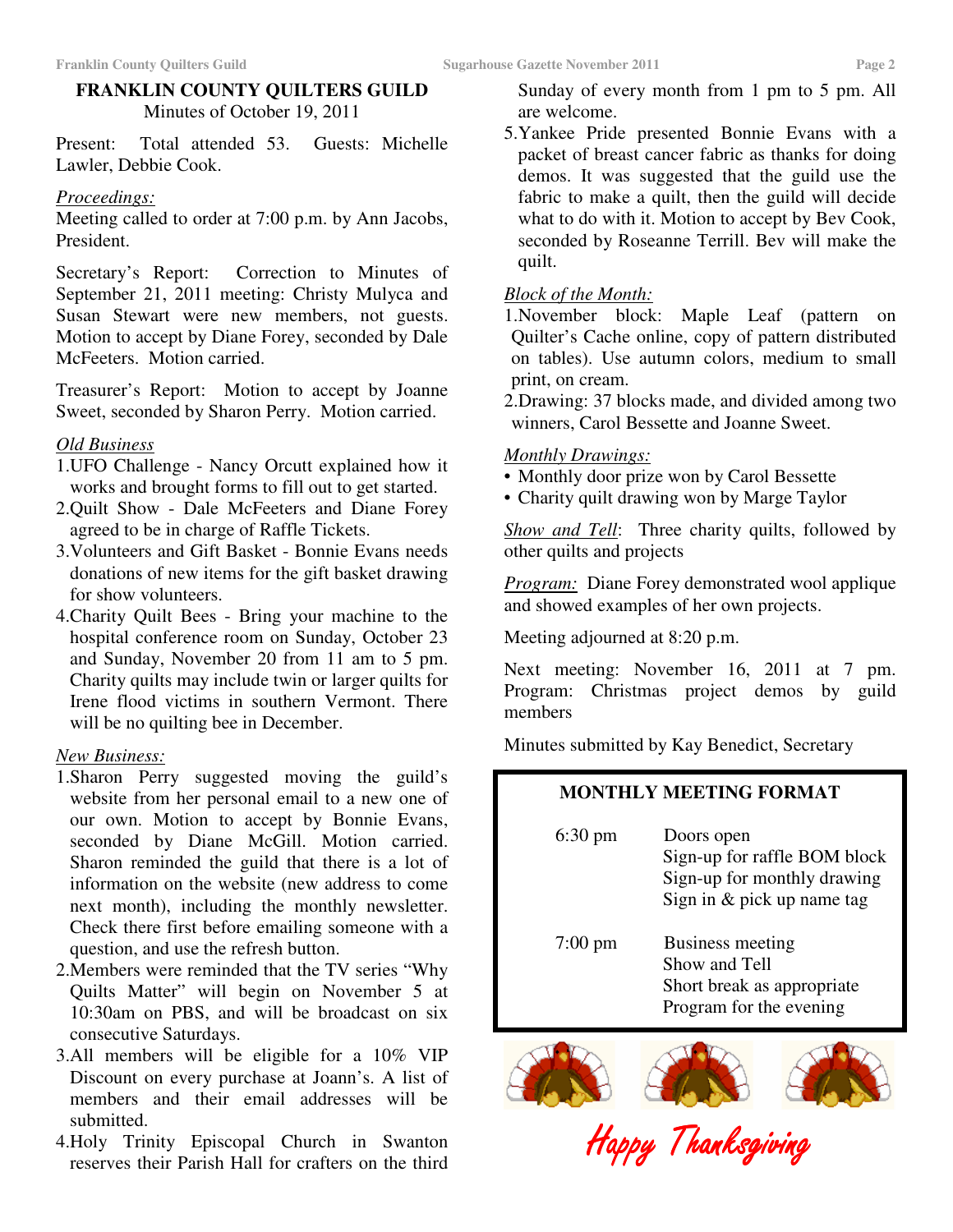

## **NOVEMBER 2011 BLOCK OF THE MONTH PATTERN: MAPLE LEAF**

**Pattern from www.quilterscache.com**

**Color 1: Autumn colors, medium to small print; Colors 2: Cream** If you have any questions, call Carol Stanley, 849-2949.

**Click the link below for the Maple Leaf block pattern http://www.quilterscache.com/M/MapleLeafBlock.html**

#### **2011 -2012 MONTHLY WINNERS:**

|          |                             | <b>September:</b> BOM Raffle: Carol Stanley |
|----------|-----------------------------|---------------------------------------------|
|          |                             | Door Prize: Judy Hamilton                   |
|          | Charity Quilt: Gail Darling |                                             |
| October: |                             | <b>BOM Raffle:</b> Carol Bessette           |
|          |                             | <b>Joanne Sweet</b>                         |
|          |                             | <i>Door Prize:</i> Carol Bessette           |
|          |                             | Charity Quilt: Marge Taylor                 |

#### **QUILT SHOW COMMITTEE MEETINGS**

The 2012 Quilt Show Committee met for the second time on Sunday, October  $16<sup>th</sup>$ . As is the case every year, the committee will need the help and support of all guild members for a successful show.

**WE NEED QUILTS!!!** We've already started to encourage members to enter their quilts. The registration form and letter can be found at www.vtmooses.us/fcqgshow.html. You can print a registration form at any time and send it to Kay Benedict. Sharon Perry will be available at each guild meeting to take pictures of your quilt entries as needed.

**RAFFLE TICKETS:** A big THANK YOU to Dale McFeeters and Diane Forey for volunteering to handle the raffle tickets. The 2012 Raffle Quilt is finished thanks to Roseanne Terrill. She unveiled it at the October meeting, and it is beautiful! We should have tickets available at the November meeting. As a reminder, all members must sell or buy 2 packets of tickets to remain a member in good standing.

**VOLUNTEER DRAWING:** You may remember that there was a special drawing for quilt show volunteers. Guild members who volunteered could enter their name up to 15 times in the drawing. We

plan to have another volunteer drawing for the 2012 quilt show. Bonnie Evans has volunteered to organize the basket. If you volunteer, be sure to enter your name.

The Quilt Show Committee will continue to meet monthly until the show. There are 2 more meetings scheduled in November and December: November  $13<sup>th</sup>$ , Conference Room 2; and December  $11<sup>th</sup>$ , in Conference Room 1. The meetings are held at the NMC Conference Center and will start at 2:00 pm. All meetings are open to all guild members.



#### **MONTHLY QUILTING BEE**

The November quilting bee will be held at the NMC Conference Center on Sunday, November 20<sup>th</sup>, 11:00 am  $-$  5: pm. All members are invited to attend. Come spend the day with fellow guild members and make a quilt which will provide some "warmth" to someone who needs it. Again a big THANK YOU goes out to Alyce Bushey for taking on scheduling the bees!!!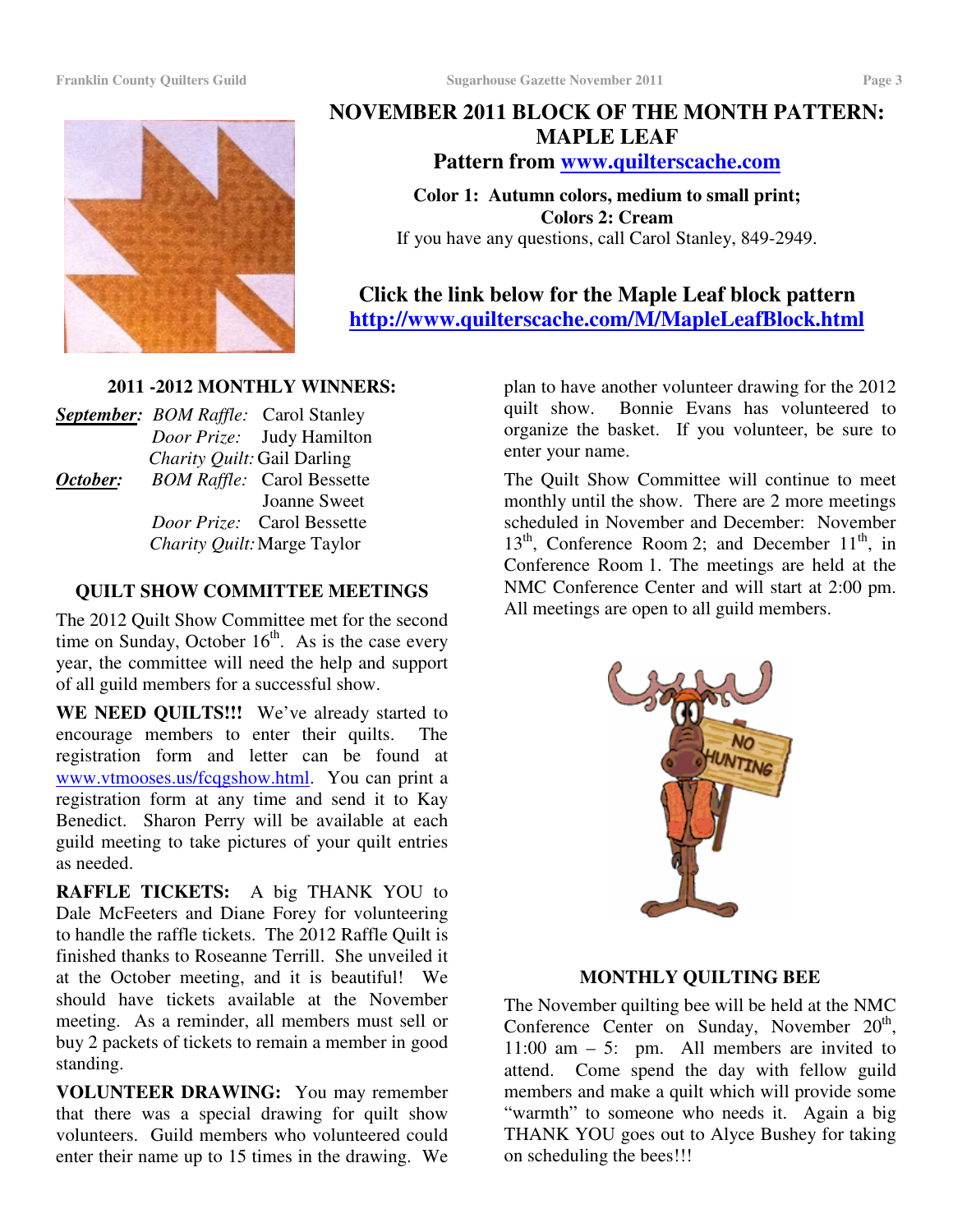#### **BREAST CANCER QUILT**

#### **GUILD LIBRARY**

*A complete list of books and magazines currently in our collection may be found on the FCQG website.*

*The library is accepting books and gently used magazines (2005 or later) for its permanent collection. (Older magazines and VHS videos may be better directed to the "For Sale Table" at monthly meetings.)*

*If you have an item borrowed from our collection, please return it at the next meeting. If you would like to borrow an item, email kayben1@yahoo.com*.

#### QUILT TIPS

- Cut 12" pieces of PVC pipe to place under each table leg to raise the table to a comfortable height for cutting your fabric. When you are finished you can take the PVC pipe off and put the table back the way it was.

- It sounds kind of icky, but apparently "Preparation H" is great for those painful quilting fingers. Rub in a small amount at bedtime, better in the morning. It is medicated and numbing to heal them quickly. One warning though--keep away from your eyes.

- Here's a new use for an old peg mug stand. It is perfect for your scissors and rotary cutters. It keeps them in the open and easy to access next to your machine. Store small snips and small rotary cutters on the lower pegs and full size scissors and cutters on the upper pegs.

- Keep swatches of current projects or UFO's in a mini spiral notebook in your purse. You'll always be able to match up fabric…and not miss a sale or buy a "maybe this will work" fabric.

#### **2012 NEW YEAR'S BABY QUILT**

Joanne Sweet has volunteered to make the New Year's Baby Quilt for 2012. And Margaret Miller has donated some cute fabric for Joanne to use. Thank you Joanne for making the quilt and thank you Margaret for donating the fabric.

Following the 2011 quilt show, Yankee Pride gave Bonnie Evans a strip set of breast cancer fabrics for doing the demo of their kit at the show. Bonnie has given the fabric to the guild for the Breast Cancer Quilts. At the October guild meeting, Bev Cook volunteered to make a quilt using the fabric strips Yankee Pride donated. The guild will decide what to do with the quilt once it is completed.

#### DID YOU KNOW???

November is National Model Railroad Month, Native American Heritage Month, and Peanut Butter Lovers Month.

November's flower is the Chrysanthemum. The birthstone is the yellow topaz or citrine, and its astrological signs are Scorpio, October 24<sup>th</sup> -November 21st and Sagittarius, November 22<sup>nd</sup> -December 21st.

The Moon this month is called the Beaver Moon and the Frosty Moon.

Some notable historical events:

- On November 1st, 1914, the Bra was patented.

- On November 3<sup>rd</sup>, 1952, Clarence Birdseye marketed frozen peas.

- On November 6<sup>th</sup>, 1860, Abraham Lincoln was elected President of the United States.

- On November 14<sup>th</sup>, 1968, Yale University admitted females for the first time.

- On November 19<sup>th</sup>, 1863, Abraham Lincoln delivered the Gettysburg Address.

- On November 22<sup>nd</sup>, 1963, President John F. Kennedy, the youngest person to become a U.S. president, is assassinated in Dallas, Texas.

- On November 28<sup>th</sup>, 1925, the "Grande Ole Opry" debuts on radio.

- On November 28<sup>th</sup>, 1928, Disney's *Steamship* Willie premiered and Mickey Mouse was "born!"

Support local, member-owned quilt shops: Cowles Quilting, Highgate Plaza in St. Albans Fibre Junction, in downtown Rouses Point, NY Forever Bloom, Main Street in St. Albans

Gobble...Gobble...Gobble...<u>.HAPPY\_IHANKSGIVING</u>... Gobble...Gobble...Gobble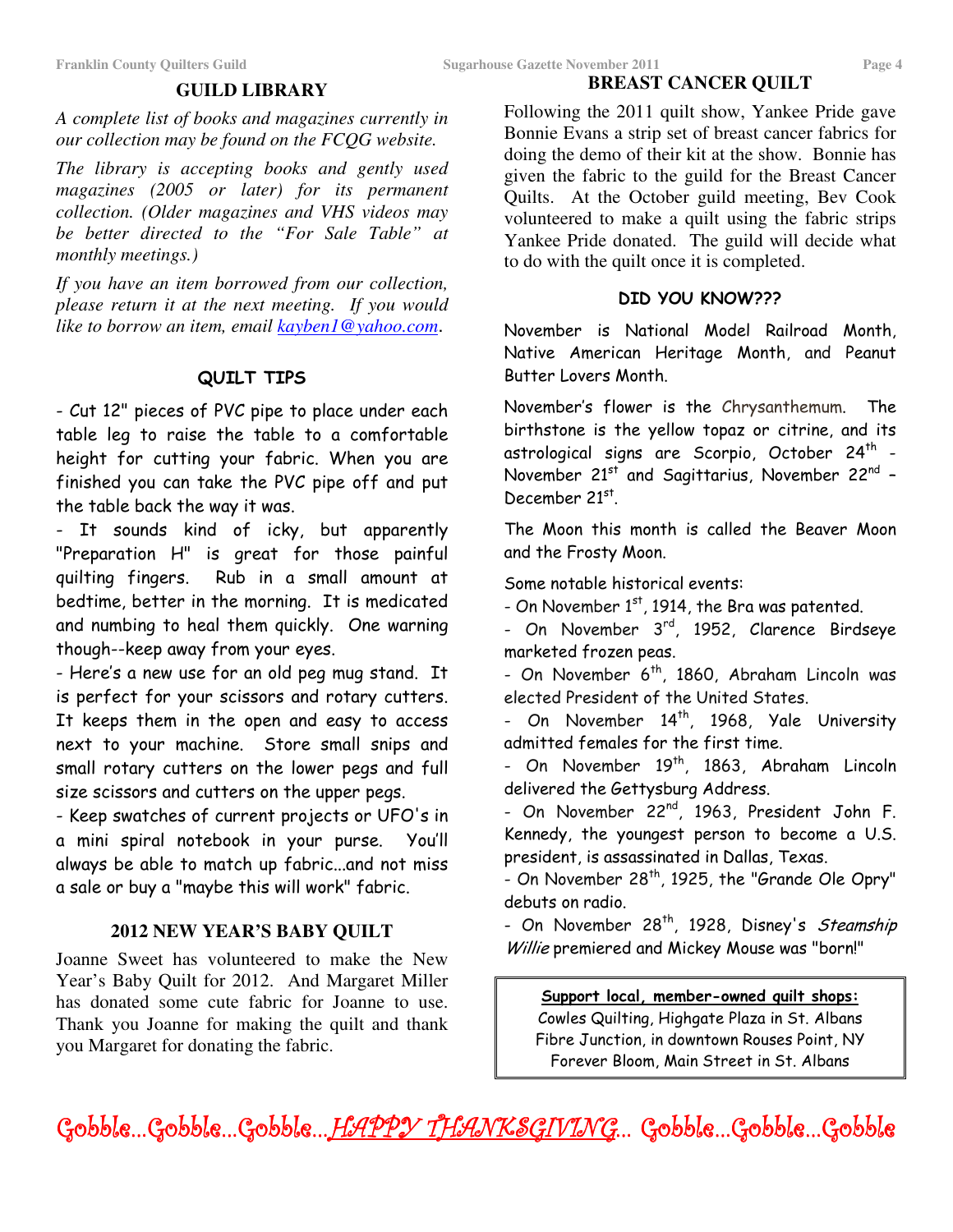# **ANNUAL FCQG 2011-2012 UFO CHALLENGE**

- 1) Make a list of up to 8 UFOs (to be a UFO, it must be at least cut new projects don't count hence the name UN-FINISHED OBJECTS
- 2) Turn the list in to Nancy Orcutt at October Meeting
- 3) Check in monthly with Nancy and either bring a finished object for Show & Tell, or bring a photo
- 4) The last month for check in is May
- 5) Prizes will be drawn in June

If there are questions, call Nancy at 524-4511 or email NLORCUTT08@GMAIL.COM

| Name:              |                 |  |
|--------------------|-----------------|--|
|                    | <b>UFO LIST</b> |  |
| OCTOBER            |                 |  |
| NOVEMBER_          |                 |  |
| DECEMBER           |                 |  |
| JANUARY_           |                 |  |
| FEBRUARY_          |                 |  |
| MARCH              |                 |  |
| APRIL <sub>.</sub> |                 |  |
| MAY                |                 |  |

EDITOR'S NOTE: Nancy Orcutt has graciously volunteered to coordinate this year's UFO challenge. If you want to participate, follow the rules listed below. Even though the rules say to turn your sheet in at the October meeting, Nancy will accept the form whenever you turn it in. This is a great motivator to get some of those UFOs "cluttering" your quilting area finished so you can go out and buy more fabric. Every guild member is "challenged" to list all your UFOs…let's see how many UFOs the guild as a whole can complete by next May.

> *Deadline for articles for next newsletter:* **Wednesday, November 30 th , 2011**

Please email articles to Sharon Perry, *ytquilter@gmail.com*, or mail to PO Box 517, Montgomery Center VT 05471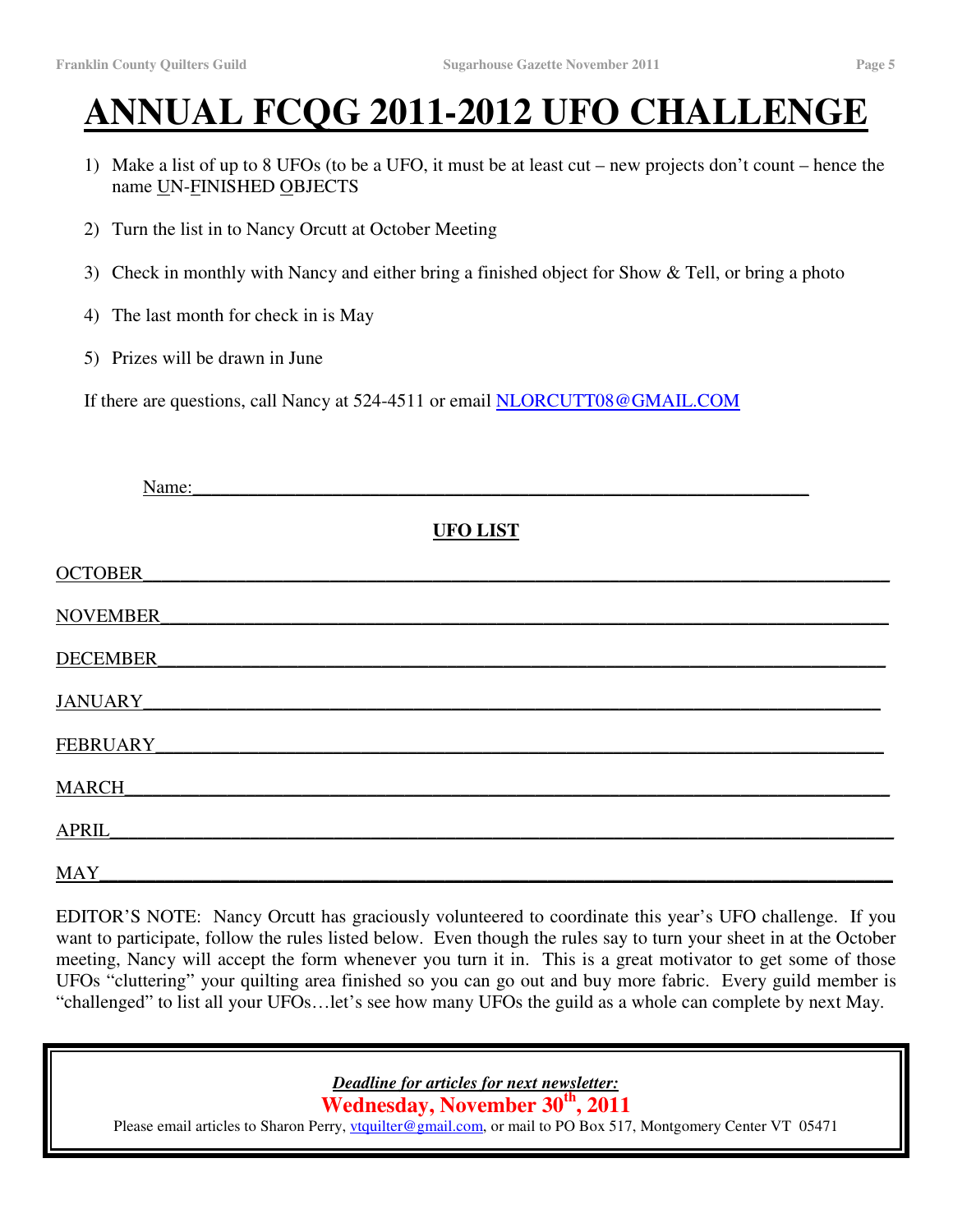#### **NOVEMBER 2011 TREASURER'S REPORT**

The treasurer's report was not available before this newsletter was published. A copy of the November report will be included in a future edition of the Sugarhouse Gazette

# <u>KECIPE COKNEK: BUFFALO</u> CHICKEN AND BLUE CHEESE DIP

#### Ingredients

4 boneless, skinless chicken breasts

 $16$  oz.  $c$  ream  $c$  heese

1 12-oz. bottle blue cheese or ranch dressing , ! + - " # + ! . # / " 0  $s$  oz. sharp cheddar cheese, grated/shredded

Salt and pepper

 $D$ irections:  $D$ oil chicken in large saucepan with just enough water to cover for  $15-20$  minutes. Remove chicken, pat dry and shred with fork. Place shredded chicken in large baking dish, pour hot sauce over chicken. Geason with salt and pepper; set aside.

Preheat oven to 350 degrees. Over medium heat in a medium saucepan, melt cream cheese. Pour in blue cheese dressing, and stir until combined. Pour mixture over chicken and stir together. Dake for 10 minutes. Remove and sprinkle cheddar cheese over the top. Return to oven for another 10-15 minutes until cheese is melted and starting to brown.

Serve hot or cold with chips, crackers, or bread, etc.

#### QUILT TIPS

- If you're like most quilters, you may lose track of time while sewing. If so, use your clock radio to pace yourself. "Hit" the sleep button which will play music for one hour. When the radio shuts off, you know you have to get up, stretch, look off into the distance, etc...maybe even speak to your family or put the dogs out!

- If your sewing machine is not in a stand or you carry it to quilting classes, put the rubber-type shelf liners under the machine to keep it fron moving while sewing.

- Make your own portable ironing board to take along to class. Just wrap and glue leftover cotton batting around an empty fabric bolt. Cover with flannel and glue edges.

- Keep a lint roller (the masking tape kind) by your ironing surface to keep the surface clear of threads.

- Keep an extension cord and/or power strip in your traveling sewing machine case. You'll always have one with you if you ever need one.

- Use your old eye glass cases to store your rotary cutters.

- Use wedge door stops to tilt your sewing machine forward. You'll have less back strain.

# *"FOR SALE" TABLE OPEN AGAIN AT THE NOVEMBER MEETING*

*Do you have extra quilt-related items cluttering your sewing space? Are you at a loss about what to do with your items? The guild has a solution for you. Bring your gently used items to the guild meeting to donate to the "For Sale" table at the back of the room; proceeds will benefit the guild. Sharon Perry has agreed to host the table each month at the monthly guild meeting. So don't throw anything away…bring it to the guild!*

**The "FOR SALE" Table will be set up again at the November meeting. If you have any donations for the table, bring them in, and we'll find a new home for them.**